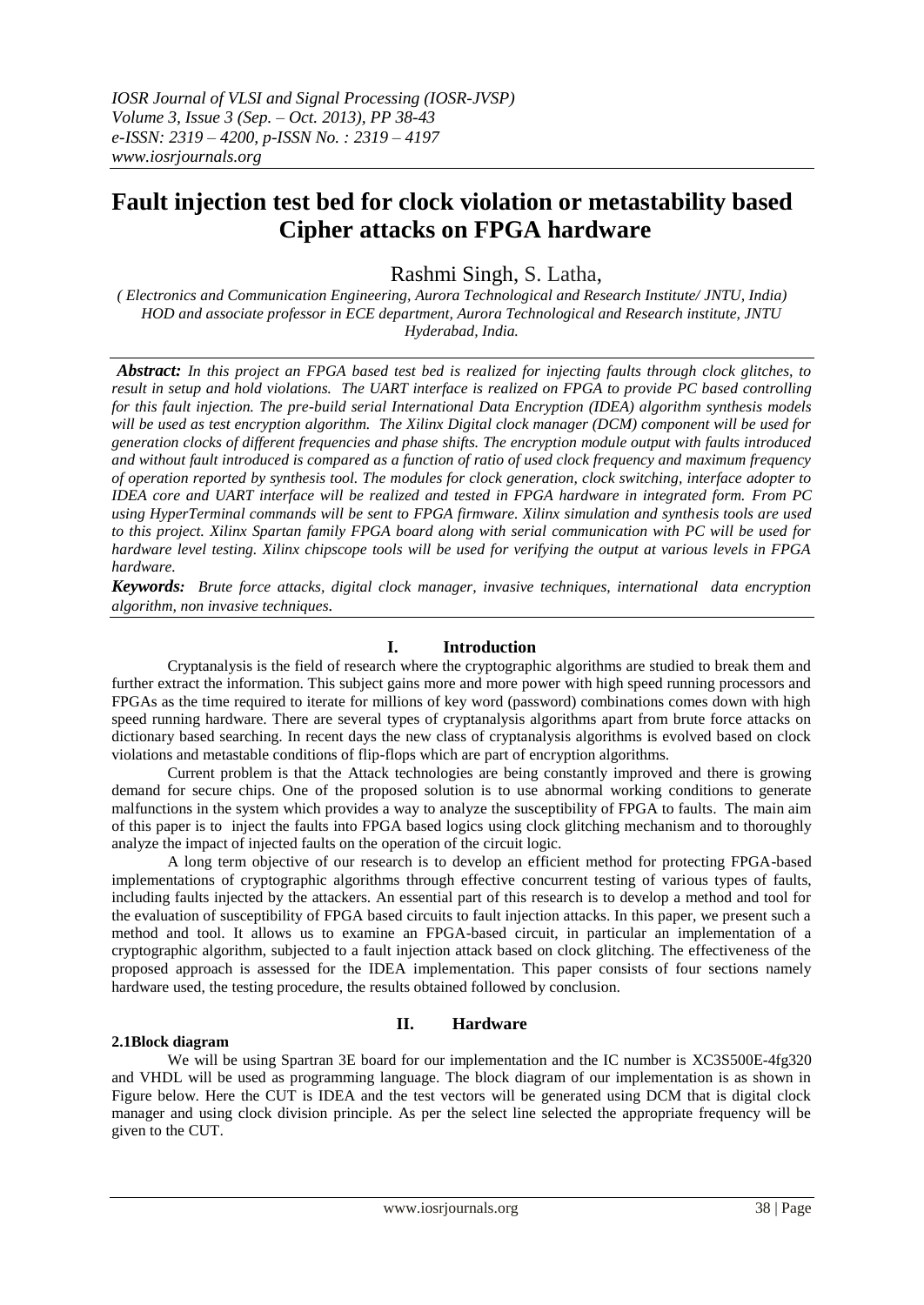

Figure1 Block diagram of implementation

## **2.2 Fault injection**

Several fault injection techniques have been proposed and practically experimented. They can be grouped into hardware-based fault injection, software-based fault injection, simulation-based fault injection, emulation-based fault injection and hybrid fault injection. From another point of view, the fault injection techniques can be grouped into invasive and noninvasive techniques. The problem with sufficiently complex systems, particularly time dependant ones, is that it may be impossible to remove the footprint of the testing mechanism from the behavior of the system, independent of the fault injected. Invasive techniques are those which leave behind such a footprint during testing. Non-invasive techniques are able to mask their presence so as to have no effect on the system other than the faults they inject.

#### **2.3 Clock glitching**

With more and more multi-frequency clocks being used in today's chips, especially in the communications field, it is often necessary to switch the source of a clock line while the chip is running. This is usually implemented by multiplexing two different frequency clock sources in hardware and controlling the multiplexer select line by internal logic. The two clock frequencies could be totally unrelated to each other or they may be multiples of each other. In either case, there is a chance of generating a glitch on the clock line at the time of the switch. A glitch on the clock line is hazardous to the whole system, as it could be interpreted as a capture clock edge by some registers while missed by others. Fig shown below has a simple implementation of a clock switch, using an AND-OR type multiplexer logic and also gives the timing signals.



Figure3 Clock glitch generation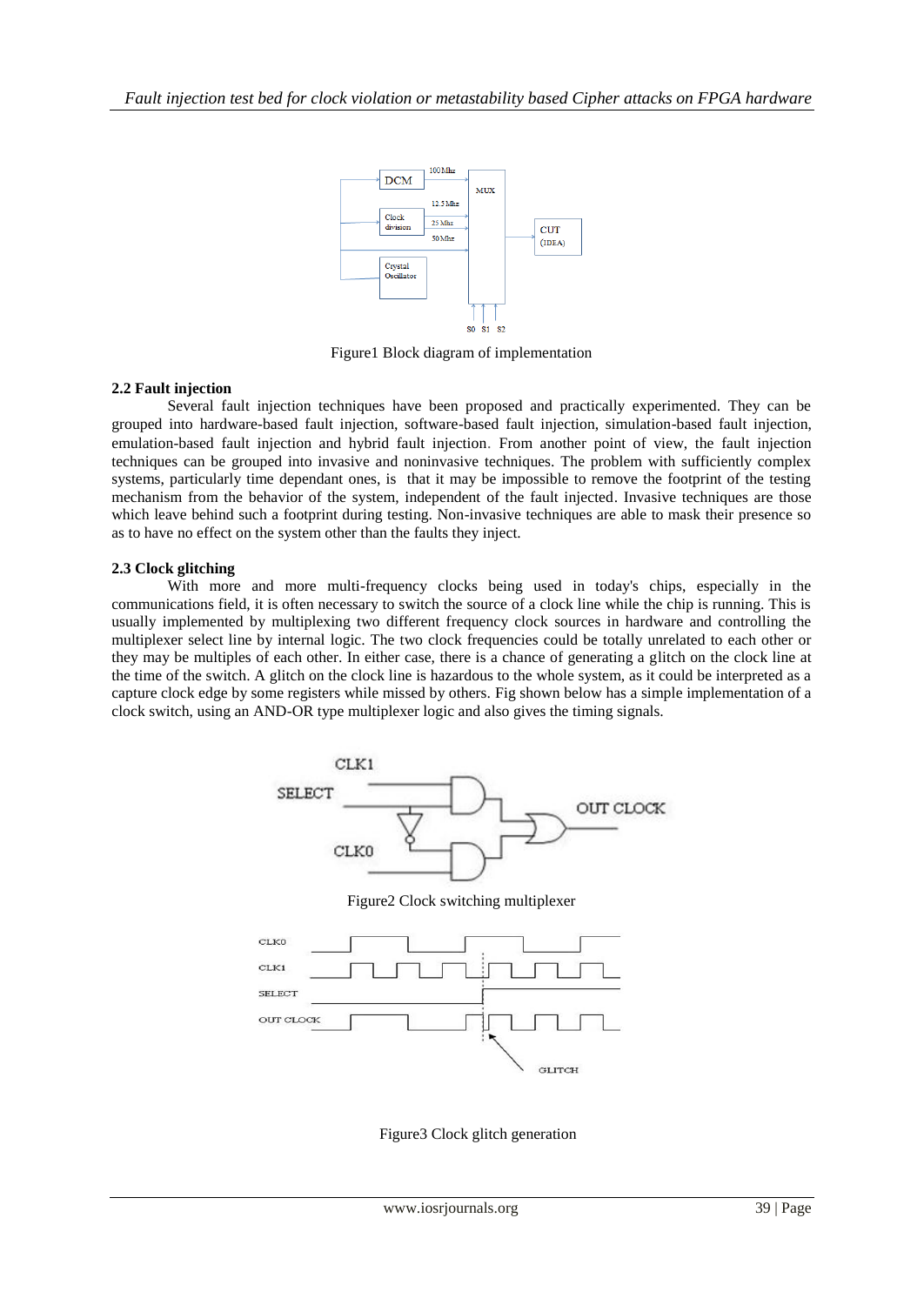The multiplexer has one control signal, named SELECT, which either propagates CLK0 to the output when set to "zero" or propagates CLK1 to the output when set to "one." A glitch may be caused due to immediate switching of the output from Current Clock source to the Next Clock source, when the SELECT value changes. Current Clock is the clock source currently selected while Next Clock is the clock source corresponding to the new SELECT value. The problem with this kind of switch is that the switch control signal can change any time with respect to the source clocks, thus creating a potential for chopping the output clock or creating a glitch at the output.

#### **2.4 Circuit under Test**

IDEA is a block cipher that uses a 128-bit key to encrypt 64-bit data blocks. The 52 subkeys are all generated from the 128-bit original key. IDEA algorithm uses 52, 16-bit key sub-blocks, i.e. six subkeys for each of the first eight rounds and four more for the ninth round of output transformation. The following figure shows encryption with 52 subkeys



The 128-bit encryption key is divided into eight 16-bit subkeys. The first eight subkeys, labeled Z1, Z2, *. . . ,* Z8 are taken directly from the key. After that, the key is circularly shifted 25 bits to the left and again divided into eight subkeys. This procedure is repeated until all 52 subkeys have been generated. In IDEA, the plaintext is 64 bits in length and the key size is 128 bits long. The design methodology behind the IDEA algorithm is based on mixing three different operations. These operations are:

⊕ Bit-by-bit XOR of 16-bit sub-blocks

 $\pm$  Addition of 16-bit integers modulo 2<sup>16</sup>

 $\odot$  Multiplication of 16-bit integers modulo  $2^{16} + 1$ 

The following figure shows the IDEA structure<br> $P_{\text{laintext X} = (X1, X2, X3, X4)}$ 

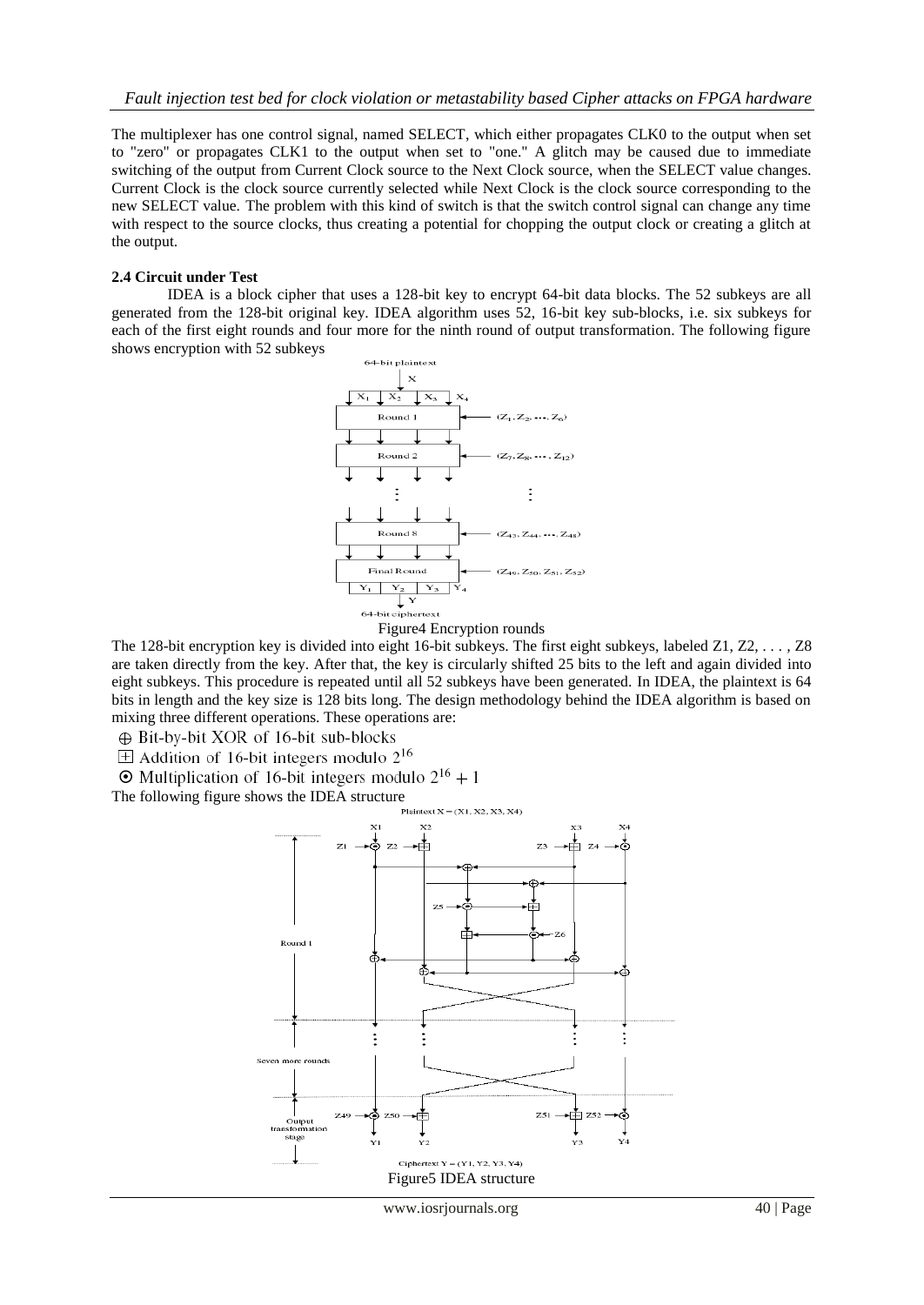#### **2.5 Clock division and DCM**

As our CUT operates at 20 MHz, we will be generating different frequencies using clock division mechanism and DCM. Using clock division we will generate 12.5 MHz and 25 MHz frequency. In our implementation we are using DCM for generation of higher clock frequencies (Greater than 50 MHz) since maximum clock frequency of Spartan 3e is 50Mhz. we are just going to configure the required clock and the vhdl code will generated. this module will be instantiated in the top level module for using the higher frequencies.

## **III. Testing Procedure**

In our implementation we will be having clock and reset signals along with three user input switches. These switches are used for switching the input clock frequency of the CUT (Idea algorithm in this case). Thus we will be observing the behavior of the algorithm by operating at the different clock frequencies (12.5Mhz,25Mhz,50Mhz,100Mhz). Depending on the switch input one of the clock frequencies is given as input to the encryption algorithm. Crystal oscillator on the FPGA generates 50 MHz frequency, 12.5 MHz and 25 MHz frequencies will be generated using clock division technique and 100 MHz will be generated using DCM. Depending on the select lines selected MUX gives the appropriate frequency to the input of CUT, this is as shown in the table below.

| S <sub>0</sub> | S <sub>1</sub> | S <sub>2</sub> | Output     |
|----------------|----------------|----------------|------------|
|                |                | 0              | $12.5M$ hz |
|                |                | ı              | 25Mhz      |
|                |                | O              | 50Mhz      |
|                |                |                | 100Mhz     |

Table: Output of MUX depending on select lines

## **IV. Results**

IDEA algorithm has a maximum freqency of approximately 19MHZ frequency. So the clock freqency applied should be less than this freqency or approximately around this frequency. If we apply the freqency more than this freqency then the metastability condition takes place and the output will be corrupted depending on the applied clock freqencies. The below chipscope results show how the idea encryption algorithm is behaving with the corresponding different clock freqencies.

The chipscope results are shown as follows

| Eile View JTAG Chain Device Trigger Setup Waveform Window Help                                                                                                                                                                    |                                                                |                          |                                 |                                                    |             |                |                                      |                |                     | کا کا اگا                                                |
|-----------------------------------------------------------------------------------------------------------------------------------------------------------------------------------------------------------------------------------|----------------------------------------------------------------|--------------------------|---------------------------------|----------------------------------------------------|-------------|----------------|--------------------------------------|----------------|---------------------|----------------------------------------------------------|
| $\blacksquare$ $\blacksquare$ $\blacksquare$ $\blacksquare$ $\blacksquare$ $\blacksquare$ $\blacksquare$<br>第0                                                                                                                    |                                                                |                          |                                 |                                                    |             |                |                                      |                |                     |                                                          |
| Project: chip                                                                                                                                                                                                                     | Trigger Setup - DEV:0 MyDevice0 (XC3S500E) UNIT:0 MyILA0 (ILA) |                          |                                 |                                                    |             |                |                                      |                |                     | $\mathbf{u}^{\mathbf{v}}$ $\mathbf{u}^{\mathbf{v}}$<br>区 |
| JTAG Chain<br>• Match<br>+ DEV:0 MyDevice0 (XC3S50)<br>+ UNIT:0 MyILA0 (ILA)                                                                                                                                                      | Match Unit<br>M0:TriggerPort0                                  |                          | Function<br>$==$                |                                                    |             | Value          |                                      | Radix<br>Bin   | Counter<br>disabled |                                                          |
| <b>Trigger Setup</b><br>Waveform<br>Trig<br>Listing                                                                                                                                                                               | Active<br>Add<br>۰<br>Del                                      |                          |                                 | <b>Trigger Condition Name</b><br>TriggerCondition0 |             |                | <b>Trigger Condition Equation</b>    | M <sub>0</sub> |                     | $\blacktriangle$<br>٠                                    |
| Capt<br>Signals: DEV: 0 UNIT: 0<br><b>9</b> Data Port                                                                                                                                                                             | Window<br>Type:                                                | $\overline{\phantom{a}}$ | Windows:                        | 1                                                  | Depth: 512  |                | Position:<br>▼                       |                | $\Omega$            |                                                          |
| $+ w1$                                                                                                                                                                                                                            | Waveform - DEV:0 MyDevice0 (XC3S500E) UNIT:0 MyILA0 (ILA)      |                          |                                 |                                                    |             |                |                                      |                |                     | $\mathbf{u}^{\mathbf{v}}$ $\mathbf{u}^{\mathbf{v}}$<br>区 |
| $- w2$<br>$\sim$ $w3$<br>$\div$ w4                                                                                                                                                                                                | <b>Bus/Signal</b>                                              | x<br>$\Omega$            | 235<br>30                       | 240<br>245                                         | 250         | 255<br>260     | 265<br>270                           | 275            | 280<br>285          | 290<br>295                                               |
| ÷<br>CH: 0 DataPort[0]                                                                                                                                                                                                            | YY <sup>1</sup>                                                | <b>FFC FFC</b>           |                                 |                                                    |             |                | FFCE                                 |                |                     |                                                          |
| CH: 1 DataPort[1]<br>۰<br>CH: 2 DataPort[2]                                                                                                                                                                                       | yy <sub>2</sub>                                                | 8BB 8BB                  |                                 |                                                    |             |                | 8BBD                                 |                |                     |                                                          |
| CH: 3 DataPort[3]<br>÷                                                                                                                                                                                                            | YY3                                                            | E1D E1D                  |                                 |                                                    |             |                | E1D6                                 |                |                     |                                                          |
| CH: 4 DataPort[4]<br>CH: 5 DataPort[5]                                                                                                                                                                                            | $\sim$ yy <sup>4</sup>                                         | 849 849                  |                                 |                                                    |             |                | 849B                                 |                |                     |                                                          |
| CH: 6 DataPort[6]                                                                                                                                                                                                                 |                                                                |                          |                                 |                                                    |             |                |                                      |                |                     |                                                          |
| CH: 7 DataPort[7]                                                                                                                                                                                                                 |                                                                |                          |                                 |                                                    |             |                |                                      |                |                     |                                                          |
| CH: 8 DataPort[8]<br>CH: 9 DataPort[9]                                                                                                                                                                                            |                                                                |                          |                                 |                                                    |             |                |                                      |                |                     |                                                          |
| CH: 10 DataPort[10]                                                                                                                                                                                                               |                                                                | $ 1 $ 4 $ 1 $ 4 $ 1 $ 4  |                                 |                                                    |             |                |                                      |                |                     |                                                          |
| $\left  \cdot \right $<br>CH: 11 DataPort[11]<br>CH: 12 DataPort[12]                                                                                                                                                              |                                                                |                          |                                 |                                                    |             |                | Ш                                    |                |                     | $\blacktriangleright$                                    |
| CH: 13 DataPort[13]                                                                                                                                                                                                               |                                                                |                          |                                 | X:0                                                |             | $\overline{1}$ | 0: 0<br>$\blacksquare$               |                | $\Delta(X-0):0$     |                                                          |
| CH: 14 DataPort[14]<br>CH: 15 DataPort[15]                                                                                                                                                                                        |                                                                |                          |                                 |                                                    |             |                |                                      |                |                     |                                                          |
| COMMAND: set window capture 00015120<br>COMMAND: set trigger condition 0 0 1 1 FFFF<br>COMMAND: set storage condition 0 0 FFFF<br>COMMAND: run 0 0<br>COMMAND: upload 0 0<br>INFO - Device 0 Unit 0: Waiting for core to be armed |                                                                |                          |                                 |                                                    |             |                |                                      |                |                     |                                                          |
| Upload                                                                                                                                                                                                                            |                                                                |                          |                                 |                                                    |             |                |                                      |                |                     | <b>DONE</b>                                              |
| 当 start<br>$\left( 2\right)$<br>$\bullet$<br>修                                                                                                                                                                                    | <b>CO</b> Fun                                                  | $Q_{\text{D}}$ G.        | <b>27</b> 1.<br><b>District</b> | $\infty$ L.                                        | <b>G</b> M. | <b>Contact</b> | $\mathbb{R}^n$ C.<br>$\rightarrow$ 1 | 153.           | 图 c.                | <b>C. 9.</b> 3:04 PM                                     |

Figure6 Chipscope result for a frequency of 12.5 MHz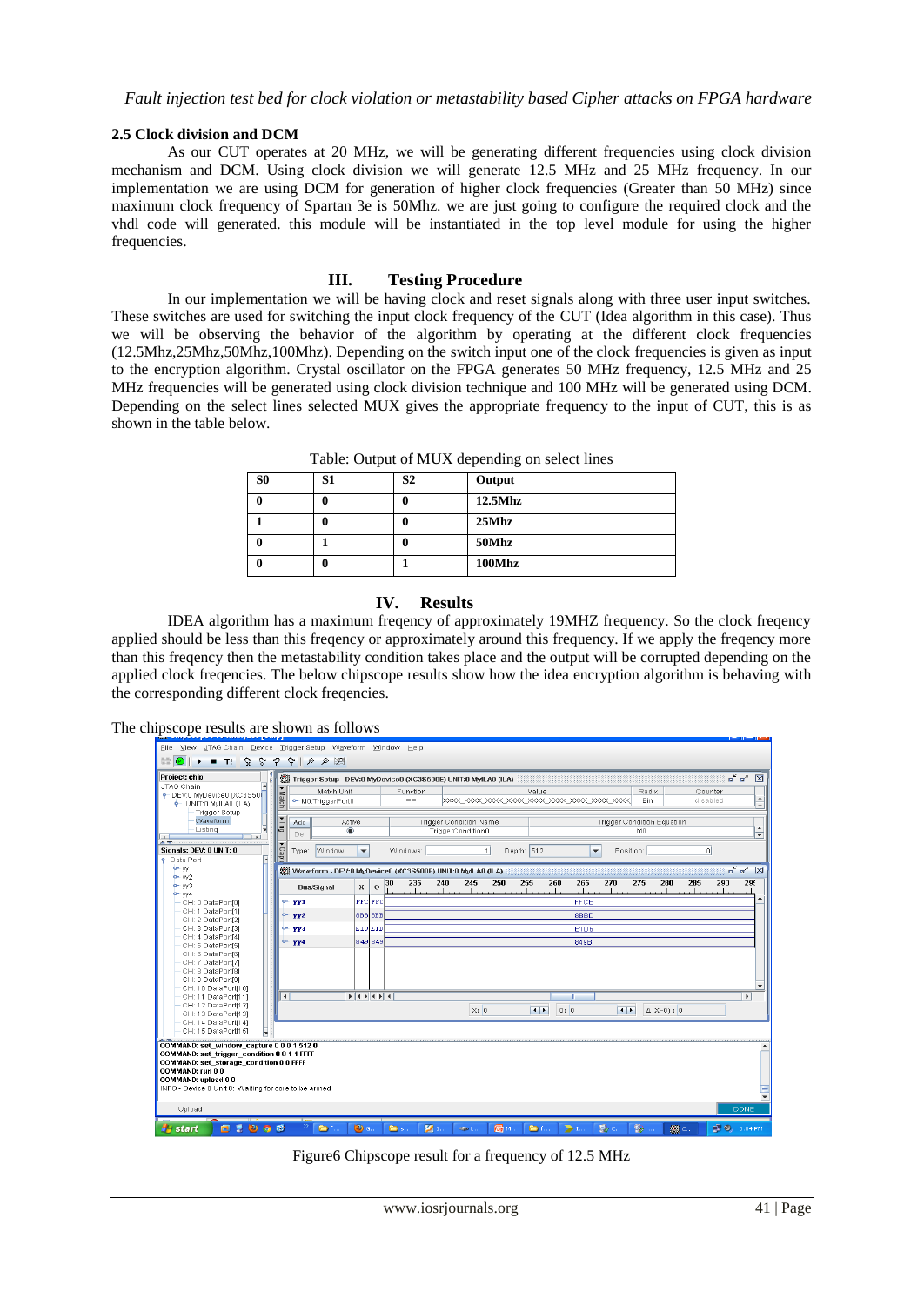| JTAG Chain<br>P DEV:0 MyDevice0 (XC3S50)                                                                                                                                                                                                                         | Match Unit<br>M0:TriggerPort0                                                                                                                                                                                                                                                                                                                                                                                                                                                                                                                        | Trigger Setup - DEV:0 MyDevice0 (XC3S500E) UNIT:0 MyILA0 (ILA)<br>Function               | Radix<br>Counter<br>Value<br>disabled<br>Bin                                                                                                                                       |
|------------------------------------------------------------------------------------------------------------------------------------------------------------------------------------------------------------------------------------------------------------------|------------------------------------------------------------------------------------------------------------------------------------------------------------------------------------------------------------------------------------------------------------------------------------------------------------------------------------------------------------------------------------------------------------------------------------------------------------------------------------------------------------------------------------------------------|------------------------------------------------------------------------------------------|------------------------------------------------------------------------------------------------------------------------------------------------------------------------------------|
| P UNIT:0 MyILA0 (ILA)<br><b>Trigger Setup</b><br>Waveform                                                                                                                                                                                                        | <b>Sull</b><br>Active<br>Add                                                                                                                                                                                                                                                                                                                                                                                                                                                                                                                         | Trigger Condition Name                                                                   | <b>Trigger Condition Equation</b>                                                                                                                                                  |
| Listing<br>أنعاصا                                                                                                                                                                                                                                                | ۰<br>Del                                                                                                                                                                                                                                                                                                                                                                                                                                                                                                                                             | TriggerCondition0                                                                        | MO                                                                                                                                                                                 |
| Signals: DEV: 0 UNIT: 0<br>Data Port<br>$-101$                                                                                                                                                                                                                   | 1002.24<br>Type: Window<br>►                                                                                                                                                                                                                                                                                                                                                                                                                                                                                                                         | Windows:<br>1<br>Depth: 512<br>Waveform - DEV:0 MyDevice0 (XC3S500E) UNIT:0 MyILA0 (ILA) | Y<br>Position:<br>$\boldsymbol{0}$                                                                                                                                                 |
| W <sup>2</sup><br>$+yy3$<br>$-$ yy4                                                                                                                                                                                                                              | $x \mid o$<br><b>Bus/Signal</b>                                                                                                                                                                                                                                                                                                                                                                                                                                                                                                                      | 235<br>240<br>245<br>250<br>255<br>30                                                    | 260<br>265<br>270<br>275<br>280<br>285<br>290                                                                                                                                      |
| CH: 0 DataPort[0]<br>CH: 1 DataPort[1]                                                                                                                                                                                                                           | FFC FFC<br>yy1<br>8BB 8BF<br>yy <sub>2</sub>                                                                                                                                                                                                                                                                                                                                                                                                                                                                                                         |                                                                                          | FFCE<br>8BBD                                                                                                                                                                       |
| CH: 2 DataPort[2]<br>CH: 3 DataPort[3]<br>CH: 4 DataPort[4]                                                                                                                                                                                                      | eid eil<br>VV3                                                                                                                                                                                                                                                                                                                                                                                                                                                                                                                                       |                                                                                          | E1D6                                                                                                                                                                               |
| CH: 5 DataPort[5]<br>CH: 6 DataPort(6)                                                                                                                                                                                                                           | 849 849<br>yy4<br>6.                                                                                                                                                                                                                                                                                                                                                                                                                                                                                                                                 |                                                                                          | 849B                                                                                                                                                                               |
| CH: 7 DataPort[7]<br>CH: 8 DataPort[8]<br>CH: 9 DataPort[9]<br>CH: 10 DataPort[10]                                                                                                                                                                               |                                                                                                                                                                                                                                                                                                                                                                                                                                                                                                                                                      |                                                                                          |                                                                                                                                                                                    |
| CH: 11 DataPort[11]<br>CH: 12 DataPort[12]                                                                                                                                                                                                                       | $\left  \cdot \right $<br>$ 1 $ ( ) ( ) ( )                                                                                                                                                                                                                                                                                                                                                                                                                                                                                                          |                                                                                          |                                                                                                                                                                                    |
| CH: 13 DataPort[13]<br>CH: 14 DataPort[14]<br>CH: 15 DataPort[15]                                                                                                                                                                                                |                                                                                                                                                                                                                                                                                                                                                                                                                                                                                                                                                      | X:0                                                                                      | $1$   0:0<br>$\begin{array}{ c c c c c c }\hline \textbf{A}(X-0):&0\\ \hline \end{array}$                                                                                          |
| COMMAND: set_trigger_condition 0 0 1 1 FFFF<br>COMMAND: set_storage_condition 0 0 FFFF<br>COMMAND: run 0 0<br>COMMAND: upload 0 0<br>INFO - Device 0 Unit 0: Waiting for core to be armed<br>Upload<br>$0.2999$<br><b>Start</b><br>ChipScope Pro Analyzer [chip] |                                                                                                                                                                                                                                                                                                                                                                                                                                                                                                                                                      |                                                                                          | <sup>?</sup> [Dr [Dr [Dr   Zr   Zr   Er   Dr   Dr   Dr   Dr   Dr   Br   B<br><b>型の 3:04 PM</b><br>Figure7 Chipscope result for a frequency of 25 MHz<br>$  \_   \square    \times$ |
|                                                                                                                                                                                                                                                                  | Eile View JTAG Chain Device Trigger Setup Waveform Window Help<br>$\mathbb{H} \otimes \mathbb{Q} \otimes \mathbb{Q} \otimes \mathbb{Q} \otimes \mathbb{Z} \otimes \mathbb{Z} \otimes \mathbb{Z} \otimes \mathbb{Z} \otimes \mathbb{Z} \otimes \mathbb{Z} \otimes \mathbb{Z} \otimes \mathbb{Z} \otimes \mathbb{Z} \otimes \mathbb{Z} \otimes \mathbb{Z} \otimes \mathbb{Z} \otimes \mathbb{Z} \otimes \mathbb{Z} \otimes \mathbb{Z} \otimes \mathbb{Z} \otimes \mathbb{Z} \otimes \mathbb{Z} \otimes \mathbb{Z} \otimes \mathbb{Z} \otimes \mathbb{$ |                                                                                          |                                                                                                                                                                                    |
| Project: chip<br>JTAG Chain                                                                                                                                                                                                                                      |                                                                                                                                                                                                                                                                                                                                                                                                                                                                                                                                                      | Trigger Setup - DEV:0 MyDevice0 (XC3S500E) UNIT:0 MyILA0 (ILA)                           | ∝ั∝'⊠                                                                                                                                                                              |
| P-DEV:0 MyDevice0 (XC3S50)<br>P- UNIT:0 MyILA0 (ILA)                                                                                                                                                                                                             | Match Unit<br>MO:TriggerPort0                                                                                                                                                                                                                                                                                                                                                                                                                                                                                                                        | Function<br>$=$                                                                          | Value<br>Radix<br>Counter<br>Bin<br>disabled                                                                                                                                       |
| Trigger Setup<br>Waveform                                                                                                                                                                                                                                        | Active<br>Add                                                                                                                                                                                                                                                                                                                                                                                                                                                                                                                                        | Trigger Condition Name                                                                   | <b>Trigger Condition Equation</b>                                                                                                                                                  |
| Listing                                                                                                                                                                                                                                                          | E<br>۰<br>Del                                                                                                                                                                                                                                                                                                                                                                                                                                                                                                                                        | TriggerCondition0                                                                        | MO.                                                                                                                                                                                |
| Signals: DEV: 0 UNIT: 0                                                                                                                                                                                                                                          | Type: Window<br>▼                                                                                                                                                                                                                                                                                                                                                                                                                                                                                                                                    | 1 Depth: 512<br>Windows:                                                                 | $\mathbf{0}$<br>▼<br>Position:                                                                                                                                                     |
| Data Port<br>$^{\circ}$ yd<br>$+ w2$                                                                                                                                                                                                                             |                                                                                                                                                                                                                                                                                                                                                                                                                                                                                                                                                      | Waveform - DEV:0 MyDevice0 (XC3S500E) UNIT:0 MyILA0 (ILA)                                | ■■ 図                                                                                                                                                                               |
| $+ yy3$<br>$+ yy4$                                                                                                                                                                                                                                               | <b>Bus/Signal</b><br>x<br>$\mathbf{0}$                                                                                                                                                                                                                                                                                                                                                                                                                                                                                                               | 10<br>15<br>20<br>5                                                                      | 25<br>$30\,$<br>35<br>40<br>45<br>50<br>55<br>60                                                                                                                                   |
| CH: 0 DataPort(0)<br>CH: 1 DataPort[1]                                                                                                                                                                                                                           | <b>SB8 SB8</b><br>$^{\circ}$ YY1                                                                                                                                                                                                                                                                                                                                                                                                                                                                                                                     | 5889<br>606D<br>AF66                                                                     | 5E8A<br>0940<br>8549<br>2905<br>53DE                                                                                                                                               |
| CH: 2 DataPort[2]<br>CH: 3 DataPort[3]                                                                                                                                                                                                                           | $-$ yy <sub>2</sub><br>94D 94D<br>$^{\circ}$ YY <sup>3</sup><br><b>B00 B00</b>                                                                                                                                                                                                                                                                                                                                                                                                                                                                       | 94D1<br>3589<br>5E91<br><b>BOOE</b><br>EB5:<br>08E9                                      | 33B3<br>F192<br>E78E<br>9CD5<br>9798<br>A60E<br>80E<br><b>BFC</b><br>F9D3                                                                                                          |
| CH: 4 DataPort[4]<br>CH: 5 DataPort[5]                                                                                                                                                                                                                           | $-$ yy4<br>636 636                                                                                                                                                                                                                                                                                                                                                                                                                                                                                                                                   | 636A<br>1E53<br>5570                                                                     | 01F2<br><b>BE57</b><br>4530<br>7404<br>4A43                                                                                                                                        |
| CH: 6 DataPort[6]<br>CH: 7 DataPort[7]                                                                                                                                                                                                                           |                                                                                                                                                                                                                                                                                                                                                                                                                                                                                                                                                      |                                                                                          |                                                                                                                                                                                    |
| CH: 8 DataPort[8]<br>CH: 9 DataPort[9]<br>CH: 10 DataPort[10]                                                                                                                                                                                                    |                                                                                                                                                                                                                                                                                                                                                                                                                                                                                                                                                      |                                                                                          |                                                                                                                                                                                    |
| CH: 11 DataPort[11]<br>CH: 12 DataPort[12]                                                                                                                                                                                                                       | $\vert \cdot \vert$                                                                                                                                                                                                                                                                                                                                                                                                                                                                                                                                  |                                                                                          |                                                                                                                                                                                    |
| CH: 13 DataPort[13]<br>CH: 14 DataPort[14]                                                                                                                                                                                                                       |                                                                                                                                                                                                                                                                                                                                                                                                                                                                                                                                                      | X: 0                                                                                     | $\begin{array}{ c c c c c }\n\hline\n\textbf{1} & \textbf{0} & \textbf{0} & \textbf{0} \\ \hline\n\end{array}$<br>$\mathbf{A}$   $\mathbf{A}$ (X-0): 0                             |
| CH: 15 DataPort[15]                                                                                                                                                                                                                                              |                                                                                                                                                                                                                                                                                                                                                                                                                                                                                                                                                      |                                                                                          |                                                                                                                                                                                    |
| COMMAND: set_window_capture 00015120<br>COMMAND: set_trigger_condition 0 0 1 1 FFFF<br>COMMAND: set_storage_condition 0 0 FFFF                                                                                                                                   |                                                                                                                                                                                                                                                                                                                                                                                                                                                                                                                                                      |                                                                                          |                                                                                                                                                                                    |
| COMMAND: run 0 0<br>COMMAND: upload 0 0                                                                                                                                                                                                                          |                                                                                                                                                                                                                                                                                                                                                                                                                                                                                                                                                      |                                                                                          |                                                                                                                                                                                    |
| INFO - Device 0 Unit 0: Waiting for core to be armed                                                                                                                                                                                                             |                                                                                                                                                                                                                                                                                                                                                                                                                                                                                                                                                      |                                                                                          |                                                                                                                                                                                    |
| Upload                                                                                                                                                                                                                                                           |                                                                                                                                                                                                                                                                                                                                                                                                                                                                                                                                                      |                                                                                          |                                                                                                                                                                                    |
| <b>i</b> start                                                                                                                                                                                                                                                   | 日本国立区<br>Þ<br>®.                                                                                                                                                                                                                                                                                                                                                                                                                                                                                                                                     | 図に<br><b>同</b> 图 图 6<br>D.<br><b>OL</b>                                                  | <b>19 8.07 PM</b><br>$\sum_{i=1}^{n}$<br>$\mathbb{B}_0$ C.<br>18.<br>图 c.<br>y.                                                                                                    |
|                                                                                                                                                                                                                                                                  | Eine Wert also Chain Derver Tingger State Present Expression Every Herp <b>CHOLERY</b>                                                                                                                                                                                                                                                                                                                                                                                                                                                               | ΟÌ                                                                                       | f 50 MHz                                                                                                                                                                           |
| $\mathbb{E}[\mathcal{Q} \mid \varphi \varphi \varphi \varphi]$ it $\blacksquare$<br>Project: chip                                                                                                                                                                |                                                                                                                                                                                                                                                                                                                                                                                                                                                                                                                                                      |                                                                                          |                                                                                                                                                                                    |
| JTAG Chain<br>P-DEV:0 MyDevice0 (XC3S50)                                                                                                                                                                                                                         | Match Unit                                                                                                                                                                                                                                                                                                                                                                                                                                                                                                                                           | Trigger Setup - DEV:0 MyDevice0 (XC3S500E) UNIT:0 MyILA0 (ILA)<br>Function               | Value<br>Radix<br>Counter                                                                                                                                                          |
| + UNIT:0 MVILA0 (ILA)                                                                                                                                                                                                                                            | atch<br>MO:TriggerPort0                                                                                                                                                                                                                                                                                                                                                                                                                                                                                                                              | $=$                                                                                      | <b>Bin</b><br>disabled                                                                                                                                                             |
| Trigger Setup                                                                                                                                                                                                                                                    | Active<br>Add<br><b>Trig</b><br>۰<br>Del                                                                                                                                                                                                                                                                                                                                                                                                                                                                                                             | Trigger Condition Name<br>TriggerCondition0                                              | <b>Trigger Condition Equation</b><br>M <sub>0</sub>                                                                                                                                |
| Waveform<br>Listing                                                                                                                                                                                                                                              |                                                                                                                                                                                                                                                                                                                                                                                                                                                                                                                                                      |                                                                                          |                                                                                                                                                                                    |
| $\rightarrow$                                                                                                                                                                                                                                                    | Type: Window<br>$\blacktriangledown$                                                                                                                                                                                                                                                                                                                                                                                                                                                                                                                 | Depth: 512<br>Windows:<br>1                                                              | 0 <sup>1</sup><br>۰<br>Position:                                                                                                                                                   |
|                                                                                                                                                                                                                                                                  | 204<br>Waveform - DEV:0 MyDevice0 (XC3S500E) UNIT:0 MyILA0 (ILA)                                                                                                                                                                                                                                                                                                                                                                                                                                                                                     |                                                                                          |                                                                                                                                                                                    |
|                                                                                                                                                                                                                                                                  | 훎<br><b>Bus/Signal</b><br>x<br>$\,$ 0 $\,$                                                                                                                                                                                                                                                                                                                                                                                                                                                                                                           | 10<br>15<br>20                                                                           | 25<br>30<br>35<br>40<br>45<br>50<br>55                                                                                                                                             |
| CH: 0 DataPort[0]<br>CH: 1 DataPort[1]                                                                                                                                                                                                                           | B9D B9D<br>$\sim$ yy1                                                                                                                                                                                                                                                                                                                                                                                                                                                                                                                                |                                                                                          | B9D2 7CC7 FE35 C197 8A1B 9428 13CB 9AB4 B11E 7B9E 3272 8851 8A8A D7F4 533F 8544 6                                                                                                  |
| CH: 2 DataPort[2]<br>CH: 3 DataPort[3]                                                                                                                                                                                                                           | AFO AFC<br>$^{\circ}$ YY <sup>2</sup><br>ф- уу3<br><b>BA9 BA9</b>                                                                                                                                                                                                                                                                                                                                                                                                                                                                                    |                                                                                          | AF0CX6D0CX131DX7B4BXB56DX253CXA2CEXC844X42D7X0AA7X14BCX2179XEAD4X99C2XDC7dX85D1X<br>BA9BXD913XBF1BX86E3X082BXB785X1790X64E5X96ADXB55FX4405XBFDFX4813XCB60XFFB9X8428X               |
| CH: 4 DataPort[4]<br>CH: 5 DataPort[5]                                                                                                                                                                                                                           | FDB FDB<br>$-$ yy4                                                                                                                                                                                                                                                                                                                                                                                                                                                                                                                                   |                                                                                          | FDB7(1AFE)(CB54(4A59)(504F)(2069)(D738)(B9EA)(DA33)(097A)(C529)(10DB)(50DF)(93B4)(A94E)(CACB)(3                                                                                    |
| CH: 6 DataPort[6]<br>CH: 7 DataPort[7]<br>CH: 8 DataPort[8]                                                                                                                                                                                                      |                                                                                                                                                                                                                                                                                                                                                                                                                                                                                                                                                      |                                                                                          |                                                                                                                                                                                    |
| CH: 9 DataPort[9]<br>CH: 10 DataPort[10]                                                                                                                                                                                                                         |                                                                                                                                                                                                                                                                                                                                                                                                                                                                                                                                                      |                                                                                          |                                                                                                                                                                                    |
| CH: 11 DataPort[11]<br>CH: 12 DataPort[12]                                                                                                                                                                                                                       | $\vert \cdot \vert$<br>$ *  4  *  4  *  4  *$                                                                                                                                                                                                                                                                                                                                                                                                                                                                                                        | X: 0                                                                                     | $\bullet$ $\bullet$ $\Lambda$ (X-0): 0                                                                                                                                             |
| CH: 13 DataPort[13]<br>CH: 14 DataPort[14]                                                                                                                                                                                                                       |                                                                                                                                                                                                                                                                                                                                                                                                                                                                                                                                                      |                                                                                          | $\boxed{1}$ 0:0                                                                                                                                                                    |
| Signals: DEV: 0 UNIT: 0<br>P-Data Port<br>$+ yy1$<br>$-yy2$<br>$+yy3$<br>$+ yy4$<br>CH: 15 DataPort[15]<br>COMMAND: set_trigger_condition 0 0 3 1 5555                                                                                                           |                                                                                                                                                                                                                                                                                                                                                                                                                                                                                                                                                      |                                                                                          |                                                                                                                                                                                    |
| COMMAND: set_storage_condition 0 0 FFFF<br>COMMAND: run 0 0<br>INFO - Device 0 Unit 0: Cable is LOCKED. Retrying                                                                                                                                                 |                                                                                                                                                                                                                                                                                                                                                                                                                                                                                                                                                      |                                                                                          |                                                                                                                                                                                    |
| COMMAND: upload 0 0<br>INFO - Device 0 Unit 0: Waiting for core to be armed                                                                                                                                                                                      |                                                                                                                                                                                                                                                                                                                                                                                                                                                                                                                                                      |                                                                                          |                                                                                                                                                                                    |
| Upload<br>0.1000<br>start                                                                                                                                                                                                                                        | $\begin{array}{c c c c c c c c c} \hline \begin{array}{c} \mathbb{R}^n & \mathbb{R}^n \end{array} & \begin{array}{c} \mathbb{R}^n & \mathbb{R}^n \end{array} & \begin{array}{c} \mathbb{R}^n & \mathbb{R}^n \end{array} & \begin{array}{c} \mathbb{R}^n & \mathbb{R}^n \end{array} & \begin{array}{c} \mathbb{R}^n & \mathbb{R}^n \end{array} & \begin{array}{c} \mathbb{R}^n & \mathbb{R}^n \end{array} & \begin{array}{c} \mathbb{R}^$                                                                                                             |                                                                                          | ※に「厦M」  ●に「 ▶L   覧 C.<br>图 c.                                                                                                                                                      |

Figure9 Chipscope result for frequency of 100 MHz